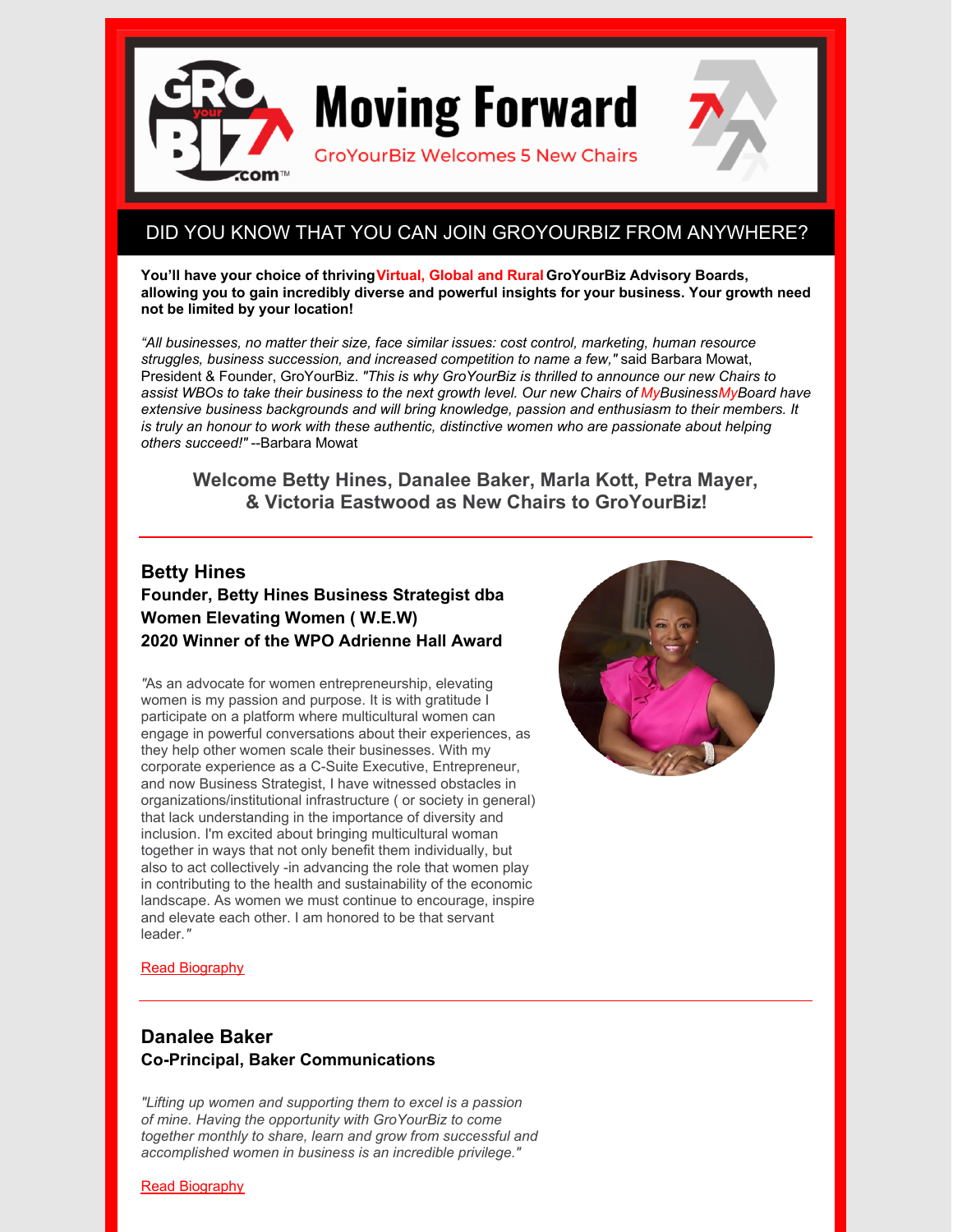

# **Marla Kott Former Partner in Accounting Firm, & Former CEO, Imprint Plus**

*"After 20 years in business I couldn't imagine joining a group of businesswomen and meeting once a month could change my top and bottom line significantly, but it did. Fun and new friends are a lovely by product."*



Read [Biography](https://groyourbiz.com/about-us/our-team/marla-kott/)

### **Petra Mayer Owner, Petra Mayer & Associates Consulting Inc.**

*"A group is knowingly stronger than the combined individual parts. Collaboration is key for entrepreneurs to grow and innovate, enabling the individual to recognize blind spots and get the support they need, particularly as they are building their businesses. GroYourBiz is built around the essence of collaboration and therefore I am proud and excited to be part of the organization in building and leading a virtual global board."*



Read [Biography](https://groyourbiz.com/about-us/our-team/petra-mayer/)

### **Victoria Eastwood Founder, InSync Executive Coaching**

*"The positive and supportive energy of the women entrepreneurs of GroYourBiz struck me from the first event I attended. I just knew it was a place where I could contribute to a fantastic group of female leaders, building businesses of all sorts and sizes. And yet, they all share the same issues as they establish and grow their businesses. GroYourBiz provides support, encouragement, connections and sound advice to help them flourish. As an entrepreneur, I know just how lonely that road can be. I'm honoured to be selected as a chair and am committed to the growth and success of all the members I have the pleasure of meeting and supporting."*



#### Read [Biography](https://groyourbiz.com/about-us/our-team/victoria-eastwood)

# **1HR Virtual Advisory Board Free Trial**